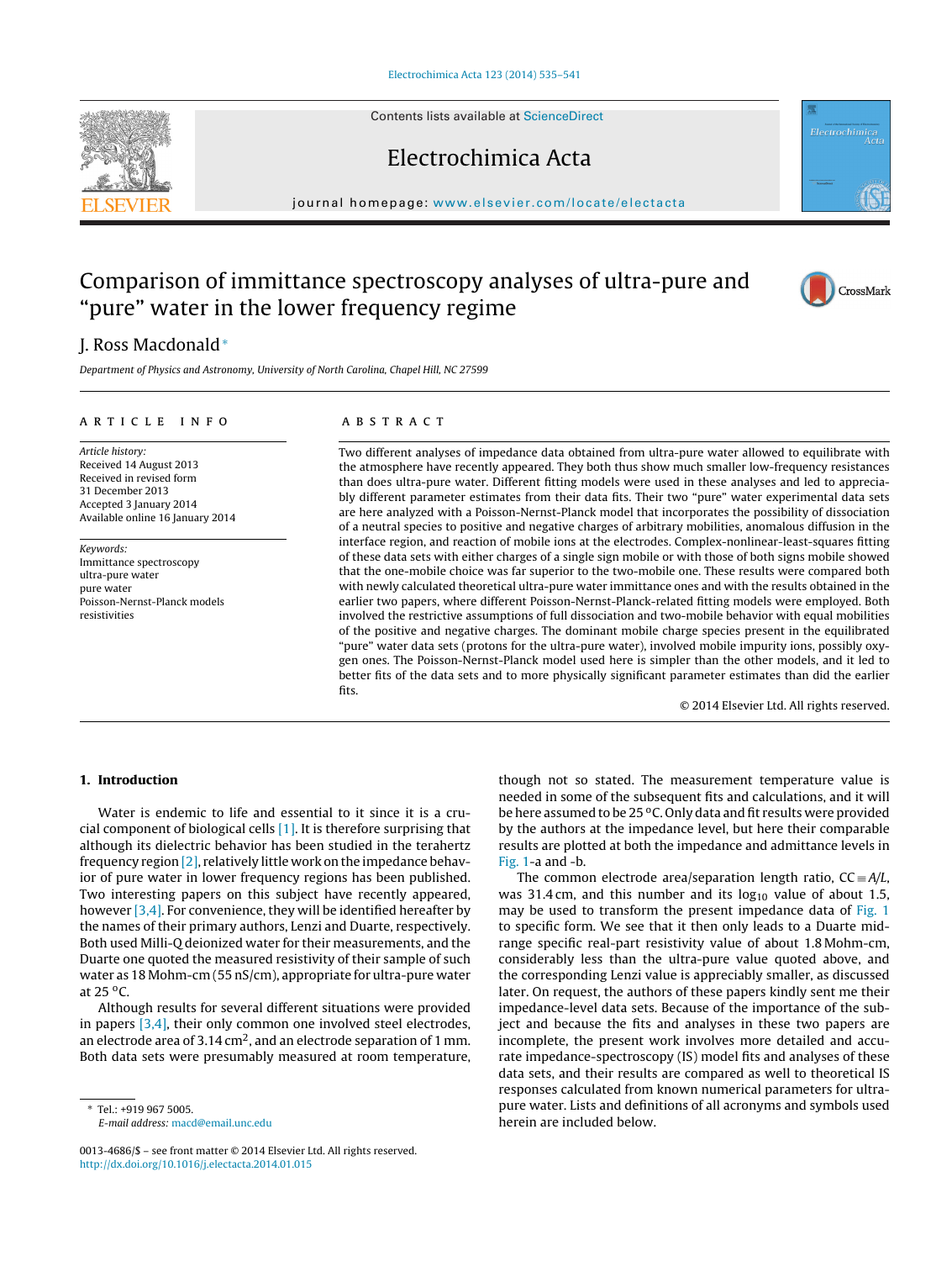#### <span id="page-1-0"></span>**Acronyms and abbreviations**

- CC The quotient, A/L, of electrode area, A, and electrode separation, L
- CJ Chang-Jaffé<br>CJPNP Poisson-Ner Poisson-Nernst-Planck model with CJ boundary conditions
- CJPNPA Poisson-Nernst-Planck anomalous-diffusion model with C-J boundary conditions
- CNLS Complex nonlinear least squares
- CPE Constant-phase distributed circuit element (DCE)
- GEPNPA A composite PNP model used in the work of Ref.3 and earlier publications by E. K. Lenzi
- GR Generation-recombination; parameter  $k_{gr} \equiv k_g / k_r$ ; see Section 2.1
- IS Immittance or impedance spectroscopy. Immittance denotes all or any of the four levels of raw data (or specific data): impedance, Z; electrical modulus, M; admittance, Y; and complex dielectric constant,
- ε. LEVMW Windows version of the original CNLS fitting program LEVM
- PDRMS The root-mean-square value of the relative standard deviations of the estimated values of the free model parameters of a CNLS fit
- PNP Poisson-Nernst-Planck ordinary-diffusion model; see Ref. 15.
- PNPA Poisson-Nernst-Planck anomalous-diffusion model

Definition of principal parameters

- $A$  Area in cm<sup>2</sup> of each of the identical electrodes **CELCAP** (*A/L*)  $\varepsilon_V$ , in Farads<br>*c*<sub>0</sub> **Concentration** of
- Concentration of mobile positive and negative charges, in cm−<sup>3</sup>
- $C_{\infty}$  High-frequency-limiting bulk capacitance of measured material, (A/L)  $\varepsilon_{\infty} \varepsilon_{V}$
- $D_i$  Diffusion coefficients: positive mobile charges,  $D_1 = D_p$ ; negative mobile charges  $D_2 = D_n$  (units  $cm<sup>2</sup>/s$ )
- 
- $\varepsilon_V$  The permittivity of vacuum, 8.8542x10<sup>-14</sup> F/cm<br>The high-frequency-limiting dielectric constant The high-frequency-limiting dielectric constant of the measuring cell material
- $k_g$  Generation rate parameter (units  $1/s$ )
- $k_i$  Chang-Jaffé electrode reaction rates: i=1: positive charge; i=2: negative charge.  $k_i = (2D_i/L)\rho_i$ , (units cm/s)
- $k_{\rm r}$  Bimolecular recombination parameter (units cm<sup>3</sup>/s)
- $k_{gr}$  kg/k<sub>r</sub> (units cm<sup>-3</sup>)
- $k_B$  Boltzman constant<br>  $L$  Separation in cm of
- Separation in cm of the identical electrodes
- $L_{\text{Dj}}$  Debye length in cm; j=1: one-mobile; j=2: two mobile,  $[\varepsilon_{\infty} k_B T/(j e^2 c_0)]^{0.5}$
- $M_i$  ( $L/2L_{Di}$ ): one- and two-mobile dielectric-ratio dimensionless quantities
- $N_0$  Concentration in cm<sup>-3</sup> of a neutral species that partly or fully dissociates into positive and negative species of equal concentration
- $\Pi_{\rm m}$   $D_2/D_1 \equiv \mu_2/\mu_1$ <br>P The bigh frequ
- $R_{\infty}$  The high-frequency-limiting resistance in ohms of the measuring cell material, in ohms;  $(L/A)/[e\ c_0]$  $(\mu_{\rm n} + \mu_{\rm p})$ ]
- $\rho_2$  Normalized, dimensionless reaction rate for negative charges;  $\rho_2 \equiv (L/2D_2)k_2$ , where  $k_2$  is the reaction rate in cm/s. See Eq. (9) for specific adsorption complex form
- $\rho_{\infty}$  Specific high-frequency limiting resistivity:  $(A/L)R_{\infty}$ (ohm-cm)
- $S_F$  Standard deviation of the relative residuals of a CNLS fit
- $\sigma_{\infty}$  Specific conductivity:  $(1/\rho_{\infty}) \equiv (e\mu_n c_0)(1 + \Pi_m^{-1})$ in S/cm
- T Absolute temperature (K)
- $\mu_i$  Mobilities: positive mobile charges  $\mu_1 = \mu_p$ ; negative mobile charges  $\mu_2 = \mu_n$ , in cm<sup>2</sup>/Vs
- $Z_T$  Total impedance of a model; often expressed per unit electrode area

Lenzi and Duarte (Refs. 3 and 4) fitted their data sets with different theoretical models (discussed in Sections 2.2.1 and 2.2.2 below) and found less complete and less accurate results than would have been the case had they used the full Poisson-Nernst-Planck (CJPNPA) continuum-diffusion model [\[5–7\].](#page-6-0) This composite model involves the ordinary-diffusion PNP one with Chang-Jaffé (CJ) electrode reaction-rate parameters [\[5,6,8\],](#page-6-0) designated the  $C\overline{IP}NP$  model, and also with the possibility of anomalous rather than ordinary diffusion [\[5,7\],](#page-6-0) the PNPA model. More information and more specific comparisons can be obtained using the CJPNPA model to fit the two data sets, as discussed in the following sections. The model is available as part of the comprehensive free LEVMW complex-nonlinear-least squares fitting program [\[9\].](#page-6-0) It is therefore important to compare the fit results obtained by these authors with full CJPNPA fits of the same sets and, as well, compare with exact immittance results calculated using known ultra-pure water parameters.

Results of immittance spectroscopy (IS) responses and fits of the theoretical and experimental data sets in specific form are therefore described below. The CJPNPA model involves Chang-Jaffé boundary conditions and anomalous diffusion of charged species. Further, the PNP designation used here not only to includes the



**Fig. 1.** Comparison of Duarte and Lenzi immittance water data sets: (a) impedance level; (b) admittance level. All Duarte data points are shown but to avoid crowding only every other Lenzi data point is included. Here and elsewhere,  $v_n \equiv 1$  Hz,  $Z_n \equiv$ 1  $\Omega$ , and  $Y_n \equiv 1$ S.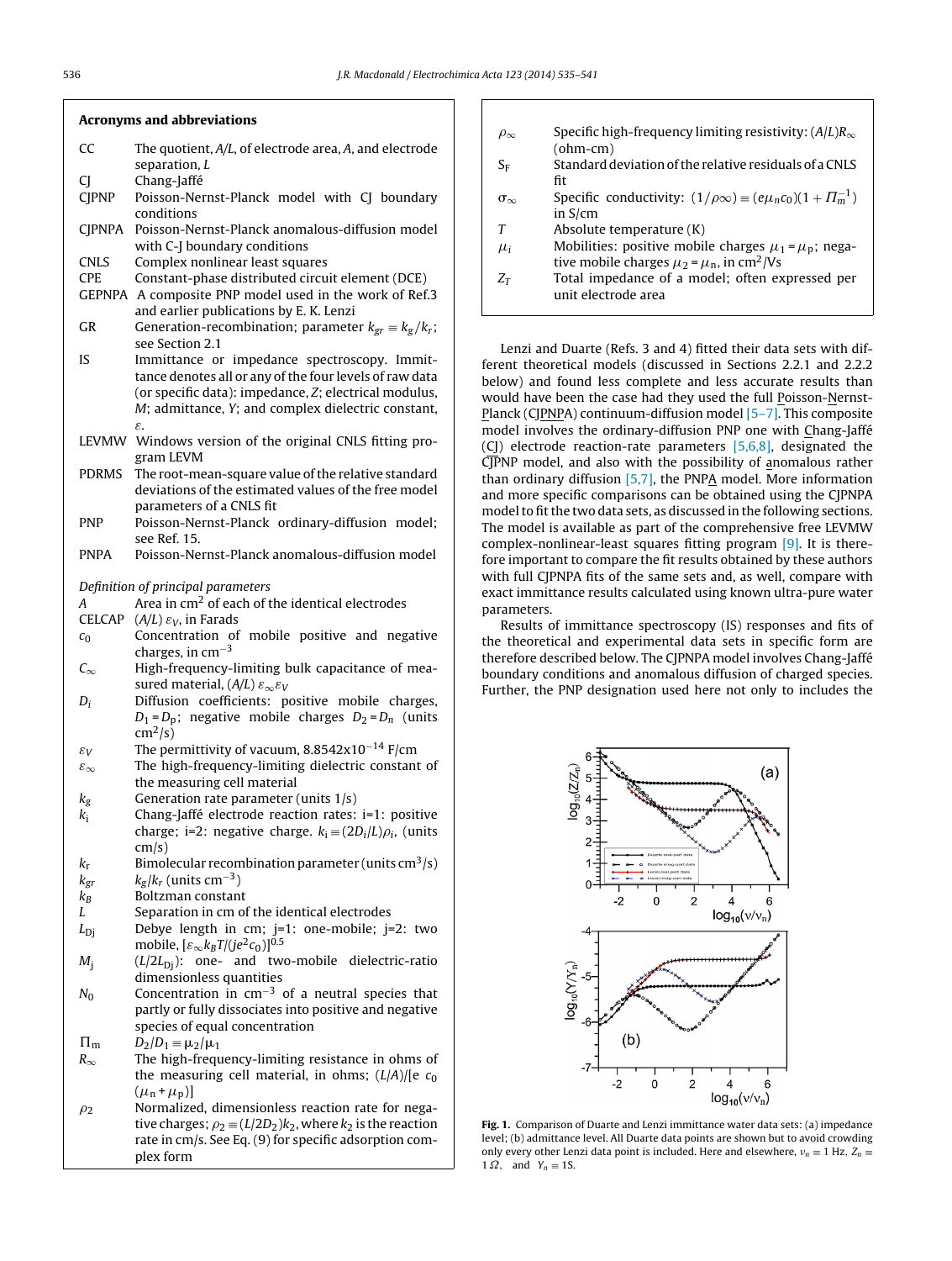

**Fig. 2.** Ultra-pure water exact no-blocking and full-blocking immittance responses for specific data at (a) the complex resistivity level and (b) the conductivity level. Although there is no difference between the no-blocking and full-blocking response for the real-part resistivity line, as shown here, major differences appear for the rest of the responses. Here  $\rho_n \equiv 1\Omega - \text{cm}$ , and  $\sigma_n \equiv 1S/\text{cm}$ .

PNP behavior dominant in interface regions near electrodes but, for completeness, also the high-frequency-limiting resistive and dielectric parameters  $\rho_{\infty}$  and  $\varepsilon_{\infty}$ , in specific notation. As shown in Fig. 2b of [\[5\],](#page-6-0) the resulting circuit diagram involves a resistance involving  $\rho_{\infty}$  in series with the PNP response and the combination in parallel with a capacitance involving  $\varepsilon_{\infty}$ .

# **2. Comparison of parameter estimates obtained from model fitting**

#### 2.1. Ultra-pure water: theoretical immittance responses

Much information about the parameter values defining ultrapure water may be obtained by internet searches on such subjects as "water resistivity", "pure and ultra-pure water", and "protonic mobility in water." Protons diffuse through the hydrogen bond network of water and of other hydrogen-bonded liquids by the Grotthuss mechanism  $[10]$  involving the cleavage of covalent bonds and tunneling from one water molecule to the next, resulting in excess mobile protons or protonic defects, as described under that title in Wikepedia. There, a value for the resulting proton mobility in water is listed as  $3.62\times10^{-3}$  cm<sup>2</sup>/Vs. The resistivity of ultrapure water arises from the dissociation of H<sup>+</sup> and OH<sup>-</sup> ions, very small indeed at 25 °C. As cited in Wikepedia under "Purified water", three types of pure water are roughly defined by their resistivity range, in Mohm-cm, at this temperature: Type 1+ (18.18); Type 2 (>1 to <18); and Type 3 (>0.05 to 1). However, it is stated there that the Type 1+ value is only observed in the presence of monatomic gases and "Completely de-gassed ultra-pure water has conductivity of  $1.2 \times 10^{-6}$  S/cm, whereas upon equilibration to the atmosphere it is 7.5 × 10<sup>-7</sup> S/cm due to dissolved CO<sub>2</sub> in it.<sup>"</sup>

A full PNP fit of a given data set in specific form involves the PNP response in series with a high-frequency limiting resistivity,  $\rho_{\infty}$ , and that combination in parallel with a specific capacitance involving the high-frequency limiting dielectric constant of the material,  $\varepsilon_{\infty}$ . For the present calculation, I initially assume that the response is fully dominated by mobile protons (the "one-mobile" situation). At 25 °C and one atmosphere pressure the high-frequency dielectric constant of pure water is about 78.46, the value used here. In order to calculate PNP immittance responses for exact specific data I use the high-frequency ultra-pure water resistivity value of  $1.818 \times 10^7$  ohm-cm and then determine, using PNP fitting, the protonic concentration,  $c_0$ , that leads to its quoted mobility of  $3.62\times10^{-3}$  cm<sup>2</sup>/Vs. The resulting value was  $c_0 = 9.484 \times 10^{13}$  cm<sup>-3</sup>.

Since the concentration of water molecules per cubic centimeter,  $N_0$ , is about 3.34×10<sup>22</sup> cm<sup>-3</sup>, it is evident that the ultra-pure water dissociation ratio is of the order of a part per billion. Exact response results for no blocking of mobile ions at the electrodes and ordinary rather than anomalous diffusion, the CJPNP model, and for full blocking, the PNP model, are presented in Fig. 2 where all quantities are in cgs units. Comparison of the results of [Fig.](#page-1-0) 1 and Fig. 2 indicate that the experimental data sets of [Fig.](#page-1-0) 1 are closer to full blocking of mobile charge species than to no blocking.

Although fitting of a data set with the PNP model may lead to estimates of the values of both  $N_0$  and  $c_0$  in favorable cases [\[6\],](#page-6-0) the experimental data of Refs. 3 and 4 require one to either make the assumption of full dissociation of the mobile charge species, leading to the identical estimates of the values of  $N_0$  and  $c_0$ , or to use a fixed value of  $N_0$  and allow the PNP program to estimate the  $k_{\text{gr}}$  ratio of the generation to recombination quantities,  $k_g$  and  $k_r$  [\[6\].](#page-6-0) Here  $k_g$  is a generation rate (units  $1/s$ ) and  $k_r$  is a bimolecular recombination parameter (units  $\text{cm}^3/\text{s}$ ). Since the second choice above provides more information, we choose it here, although both approaches yield the same  $c_0$  estimate for a given data set. For the PNP model fits of the present theoretical ultra-pure water data with the fixed value of  $N_0$  cited above, one obtains the  $c_0$  estimate above and a  $k_{\text{gr}}$  estimate of about  $2.692 \times 10^5$  cm<sup>-3</sup>, as listed in row-1 of [Table](#page-3-0) 1 below. Since this value is far smaller than that of  $N_0$ , the mobile ion concentration is well approximated by  $c_0 \cong (k_{gr}N_0)^{0.5}$  and the dissociation ratio by  $(k_{\rm gr}/N_0)^{0.5}$  [\[6\].](#page-6-0) The value of  $c_0$  is determined by the data and is independent of  $N_0$  when that quantity is fixed. Therefore doubling the value of  $N_0$ , on the assumption that both hydrogens of the water molecule lead to simultaneously mobile protons, produces a halving of the value of  $k_{\text{gr}}$  and thus properly to halving the value of the dissociation ratio. All the  $k_{gr}$  estimates quoted in the rest of this work will, however, be based on the  $3.34\times10^{22}$  cm<sup>-3</sup> value of  $N_0$  since the hydrogen of the OH<sup>-</sup> species is strongly bound, leaving only the H<sup>+</sup> ion to participate in Grotthuss mobility for ultra-pure water. For less pure water, some other mobile-ion impurity appears to be dominant.

#### 2.2. Fitting results of experimental data of "pure" water

The authors of Refs. 3 and 4, involving IS model fittings of their samples of ultrapure water, did not take actions to maintain its high resistivity by such procedures as degassing and measurement in the presence of a monatomic gas atmosphere, and although their water samples were characterized as pure in these papers, it will be called "pure" here. Thus it is of particular interest to compare their results not only with those for ultrapure water but with full CJP-NPA fits of their two different data sets. The results of such fits and comparisons are summarized in [Table](#page-3-0) 1 and are discussed individually below. [Table](#page-3-0) 1 includes the usual fit-quality parameters (in percentage format) obtained from LEVMW fits, namely  $100S_F$  (a percentage value of the dimensionless quantity  $S_F$ ) and 100PDRMS, where  $S_F$  is the relative standard error of the fit residuals and PDRMS is the root-mean-square value of the relative residuals of all free parameters of the fit. These useful quantities, not provided in [\[3,4\],](#page-6-0) are, however, summaries of the overall goodness of fit, and even more detail is provided here by linear-log plots of the real and imaginary parts of the relative fit residuals vs the logarithm of frequency.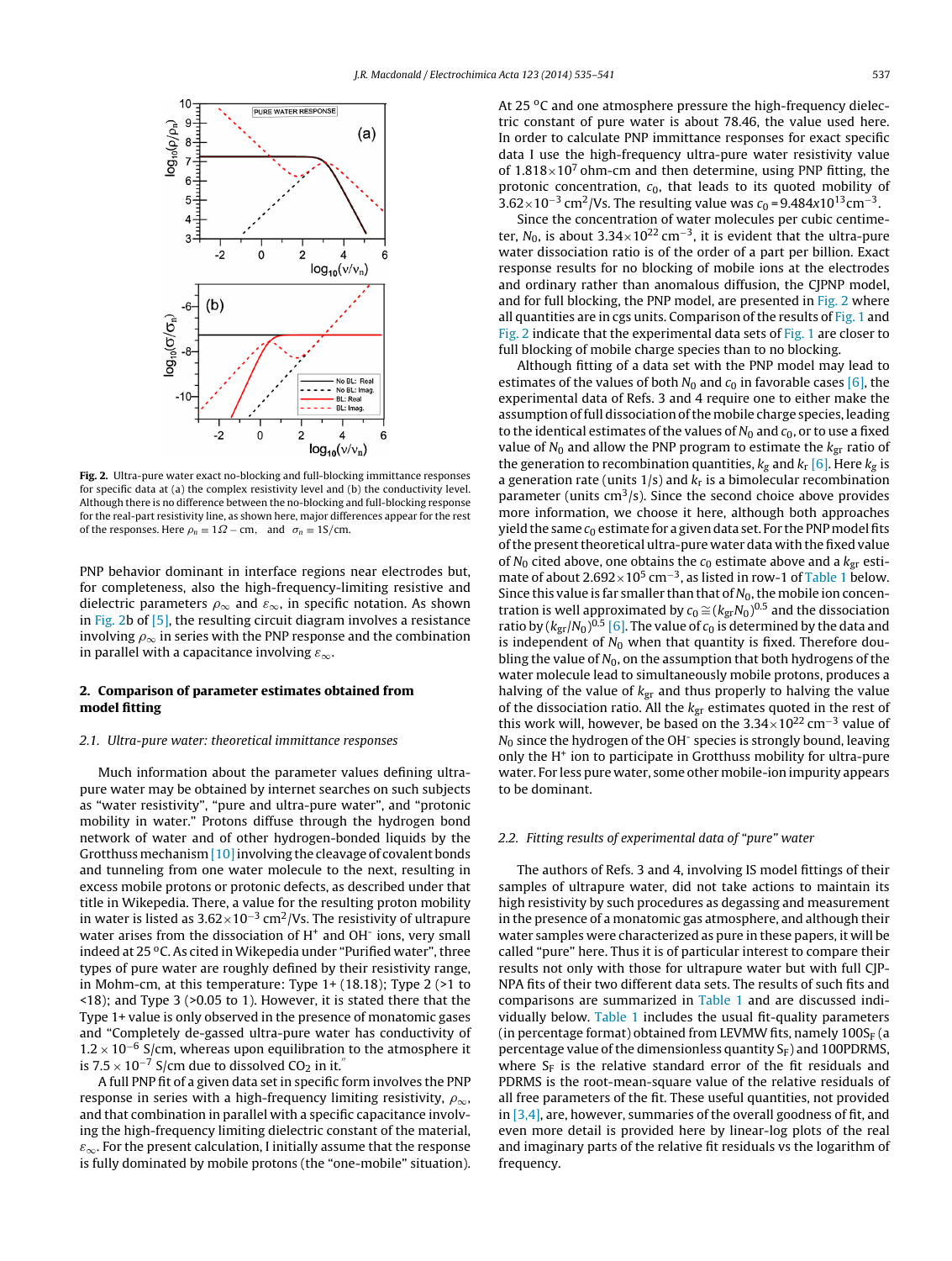<span id="page-3-0"></span>

| $10^{-6}$ $\rho_{\infty}$ $\rho_{\rm c}$<br>$10^{-4} M_i$<br>$00SE$ 100PDRMS<br>#. Data: fit info |
|---------------------------------------------------------------------------------------------------|
|                                                                                                   |
|                                                                                                   |

**Table 1**

| rest control of the control of the control of the control of the control of the control of the control of the control of the control of the control of the control of the control of the control of the control of the control |                                                                              |          |          |                      |                            |                                                                          |                                                                                                 |                       |                     |                        |                                             |                                              |
|--------------------------------------------------------------------------------------------------------------------------------------------------------------------------------------------------------------------------------|------------------------------------------------------------------------------|----------|----------|----------------------|----------------------------|--------------------------------------------------------------------------|-------------------------------------------------------------------------------------------------|-----------------------|---------------------|------------------------|---------------------------------------------|----------------------------------------------|
| Data; fit info                                                                                                                                                                                                                 | $100$ S <sub>F</sub> 100PDRMS $\varepsilon_{\infty}$ $10^{-4} M_j$ $10^{-6}$ |          |          |                      | $\rho_{\infty}$ $\rho_{s}$ | $\lambda$                                                                | G                                                                                               |                       |                     |                        |                                             |                                              |
| 1 UPW 1M exact data fit                                                                                                                                                                                                        | $\frac{1}{2}$                                                                | 78.46    | 0.0461   | ∞<br>$\frac{81}{18}$ |                            | $34 \times 10^{22}$ F                                                    | $9.48 \times 10^{13}$                                                                           | $2.692 \times 10^{5}$ |                     | 0 or $\infty$          | $.62 \times 10^{-3}$                        | $0.30 \times 10^{-5}$                        |
| 2 DU 1M fit CJPNPA                                                                                                                                                                                                             | 1.652.89                                                                     | 80.60    | 2.53     | 1.77                 |                            |                                                                          |                                                                                                 | $2.57 \times 10^{12}$ |                     | $5.74 \times 10^{-8}$  | $1.20 \times 10^{-5}$                       | $.09\times10^{-7}$                           |
| 3 DU 2M fit CJPNPA                                                                                                                                                                                                             | 1.8119.9                                                                     | 80.74    | 3.63     | 77                   | 429.                       |                                                                          |                                                                                                 | $\frac{1}{2}$         | 0.858<br>0.857<br>1 | $5.37 \times 10^{-8}$  | $1.17 \times 10^{-5}$ 2.61×10 <sup>-8</sup> | $2.99 \times 10^{-7}$ 6.69 $\times 10^{-10}$ |
| 4 DU 2ME fit Ref. 4                                                                                                                                                                                                            |                                                                              | $\vdots$ | $\vdots$ | ļ                    |                            | $3.34 \times 10^{22}$ F<br>$3.01 \times 10^{17}$<br>$1.0 \times 10^{15}$ | $2.93 \times 10^{17}$<br>$3.01 \times 10^{15}$<br>$1.0 \times 10^{15}$<br>$9.48 \times 10^{13}$ | $\frac{1}{2}$         |                     |                        | $1.14\times10^{-3}$ 2.14×10 <sup>-9</sup>   | $5.50 \times 10^{-5}$ $5.50 \times 10^{-11}$ |
| 5 UPW 1M exact data fit                                                                                                                                                                                                        | $\vdots$                                                                     | 78.46    | 0.0461   | 181                  | ļ                          | $34 \times 10^{22}$ F                                                    |                                                                                                 | $2.692 \times 10^{5}$ |                     | $0r \infty$            | $3.62\times10^{-3}$                         | $9.30\times10^{-5}$                          |
| 6 LE 1M fit CJPNPA                                                                                                                                                                                                             | .422.50                                                                      | 78.16    | 1.08     | 0.097                | 3085                       | $34 \times 10^{22}$ F                                                    | $.20 \times 10^{16}$                                                                            | $3.08\times10^{10}$   | 0.783               | $4.96 \times 10^{-6}$  | $.24 \times 10^{-3}$                        | $19 \times 10^{-5}$                          |
| 7 LE 2M fit CJPNPA                                                                                                                                                                                                             | 1.089.12                                                                     | 77.73    | 1.29     | <b>0.097</b>         | 3019                       | $1.70 \times 10^{16}$                                                    | $.70\times10^{16}$                                                                              |                       | 0.795               | $7.96\times10^{-6}$    | $.65 \times 10^{-3}$ 5.05×10 <sup>-5</sup>  | $4.36\times10^{-5}$ $1.30\times10^{-6}$      |
| 8 LE 2ME fit Ref. 3                                                                                                                                                                                                            |                                                                              |          |          |                      |                            | $26 \times 10^{15}$                                                      | $2.26 \times 10^{15}$                                                                           |                       |                     | $7.3 \times 10^{-4}$ ? | $5.92 \times 10^{-5}$                       | $1.52 \times 10^{-6}$                        |
|                                                                                                                                                                                                                                |                                                                              |          |          |                      |                            |                                                                          |                                                                                                 |                       |                     |                        |                                             |                                              |



**Fig. 3.** Comparison of the real and imaginary parts of the relative residuals obtained from resistivity-level CJPNPA model fits of the Duarte (Fig. 3a) and Lenzi (Fig. 3b) water data summarized in rows 2 and 6, respectively, of Table 1.

Since the present log-log CJPNPA fits of the data sets in specific form were better than those presented in Refs. 3 and 4 and they show little or no observable differences from the data, point-bypoint residual responses are here provided by plots of the relative residuals. For a CNLS fit, the relative residuals,  $r_r \equiv r'_r + ir''_r$ , are<br>defined at the resistivity level for each measured frequency as (data defined at the resistivity level for each measured frequency as (data value – fit value)/(fit value). Fig. 3 compares the relative residuals obtained from the CJPNPA-model fits of the Duarte and Lenzi experimental data sets. Although their overall fit-quality values in Table 1 are comparable, it appears that the magnitudes of the Lenzi ones are generally smaller. However, not shown is the height of the lowestfrequency Lenzi real-part value of about 0.07, beyond the scale of Fig. 3-b. When this data point was not included in the fit, the resulting estimated parameter values were little changed except for the  $k_i$  reaction-rate one, which was then somewhat smaller.

The three different fitting models used in obtaining the parameter estimates listed in Table 1 are both similar and different but a main aim of all three was to fit and explain the low-frequency rise in the real part of the impedance, shown here in [Fig.](#page-1-0) 1 and beginning at a frequency of about 1 Hz or below. As already mentioned, the CJPNPA model [\[5–7\]](#page-6-0) involves ordinary PNP response modified to take account of anomalous diffusion with a single fractional constant-phase-like exponent (CPE),  $\psi_p$ , with  $0 < \psi_p \leq 1$  or 2, and electrode-reaction parameters,  $k_1$  and  $k_2$  (designated  $k_i$ , with i = 1 (positive charges) or 2 (negative charges) in the table) for the separate charged species that dissociate from a neutral species,  $N_0$ , and have the common concentration  $\mathfrak{c}_0$  but usually different mobilities and diffusion coefficients (the two-mobile situation when neither are immobile). Expressions for the impedance of the CJPNP model with arbitrary dissociation are given in Ref. 5, while one for the PNPA is presented in Eq. 6 of Ref. 7. The impedance expression for the full CJPNPA model is instantiated in the LEVMW computer program but is too lengthy to list here.

In the one-mobile situation (designated as 1 M in the table), the mobility of a positive or a negative species is set to zero, and only the other one reacts (and possibly adsorbs) at the electrodes. Fitting of the experimental data sets of  $[3,4]$  indicates that the onemobile assumption is most appropriate for both sets and also for the ultra-pure water situation; see, however, the discussion below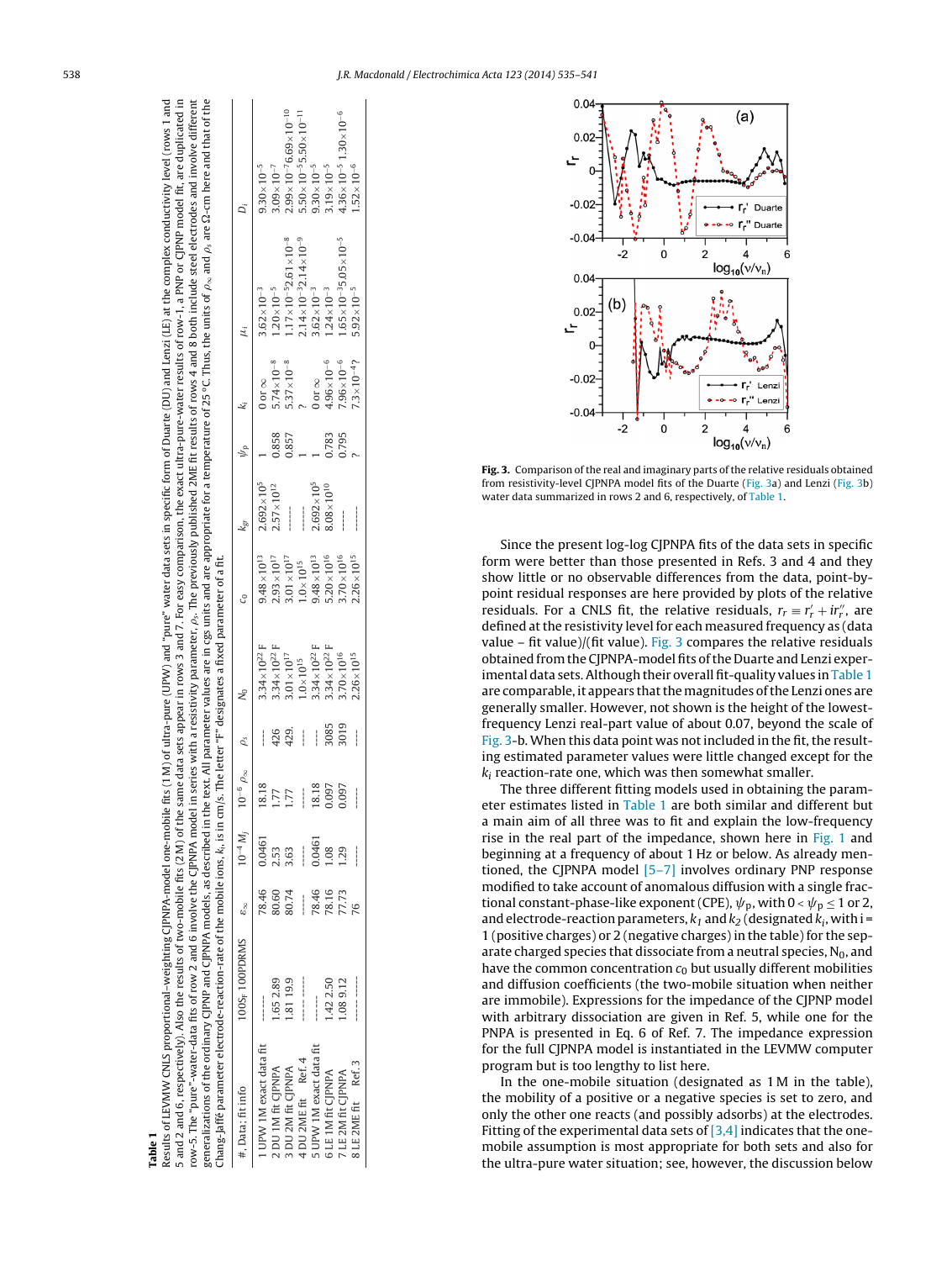of Table-1 data fit results. There the results of two different twomobile type fits are included. The first is the ordinary two-mobile situation designated as 2 M, where the  $\Pi_m$  mobility-ratio parameter of the CJPNPA model is taken free to vary, and the second is the 2ME, where  $\Pi_{\rm m}$  is held fixed at unity so the mobilities of both positive and negative charges are equal. Alternatively, when the value of  $\Pi_m$  is fixed at either a very large or very small value, effective one-mobile behavior is enforced in the PNP fitting model.

The 2ME two-mobile assumption with equal mobilities of the ions was made in both of the two earlier studies. The Duarte one assumed that the main mobile ions were the  $H<sup>+</sup>$  and OH $<sup>-</sup>$  species,</sup> while the Lenzi work did not identify the species of the mobile ions. It is highly unlikely that the mobilities of  $H^+$  and OH $^-$  are equal in water, but the situation is somewhat saved by the ambiguity that 2ME model fits differ only by small factors of some of their estimated parameters from the 1 M one-mobile ones [\[11\],](#page-6-0) so they are practically interchangeable. In the Duarte and Lenzi fit results shown in rows 4 and 8 of [Table](#page-3-0) 1, the 2ME parameter values are not adjusted to one-mobile ones since the differences are small and may be readily made from the results cited in Ref. 11, and their untransformed results may be directly compared to the full-dissociation 2 M fits listed in the table.

Two other significant differences are present, however. The Lenzi work of [\[3\]](#page-6-0) involves a generalized PNP model that involves two fractional exponent terms to account for anomalous diffusion but a single reaction-rate parameter. In contrast, the Duarte analysis employs the combination of two fully blocking PNP models involving ordinary diffusion processes in parallel. Thus, only one diffusion constant (for both the positive and negative mobile species) is estimated in the Lenzi fit, but for the Duarte fit two diffusion coefficients (again the same for both the positive and negative mobile species of the two groups), putatively represent the dissociated water ions and an unidentified impurity molecule which dissociates completely to positive and negative ions of assumed equal mobilities.

It has already been mentioned that the PNP (or CJPNPA) designation here includes a high-frequency-limiting series resistance and a parallel capacitance (represented in specific form here by  $\rho_{\infty}$  and  $\varepsilon_{\infty}$ , respectively). The resulting equivalent circuit is thus mostly comparable in form to the well-known and important simplest Randles circuit [\[12,Fig.](#page-6-0) [4.5.7\],](#page-6-0) but the latter includes a resistor in series with the rest of the elements. It is, in fact, found that the addition of such a series resistor ( $\rho_s$  in specific form) to the full PNP model circuit is important in obtaining good fits of the data sets of [3 and 4]. The resulting composite model may be written as [(R∞ • CJPNPA)C∞] • Rs, where bullets denote series connections. For convenience, however, I will use just the designation CJPNPA here to include this full composite model and circuit. The only difference then between the CJPNA composite model fits and ones using the Randles circuit is the appearance of a finite-length Warburg response model in the latter and a PNP interface model in the former.

#### 2.2.1. Duarte data  $[4]$  and fit results

Examination of the Duarte data of  $Fig. 1$  $Fig. 1$  shows that the three highest-frequency points are irregular, possibly arising from a change of measuring apparatus. The discrepancy is particularly evi-dent in the real-part admittance curve of [Fig.](#page-1-0) 1-b, but no data and fit results were included atthe admittance level in the work of Ref. 4 so this problem was apparently unnoticed.. To eliminate the effect of this discrepancy, the last three high-frequency points were omitted from the data before fitting with the CJPNPA model in series with a resistivity parameter  $\rho_s$ , leading to the results of row-2 of [Table](#page-3-0) 1. Of the 11 parameter values listed in columns 3-13, the six in columns 3,5,6,9,10, and 11 were free parameters of the fit and the remaining 5 were fixed or calculated from the other fit results.

All of the parameters in row-2 have already been mentioned except the mobility and diffusion coefficient ones of columns 12 and 13, and the important quantity  $M_i \equiv L/(2L_{Di})$  with j=1 or 2, where  $L_{D1}$  is the Debye length associated with a single mobile species, for example, protons in ultra-pure water, the 1 M onemobile case. It is worth mentioning that for 1 M CJPNP models, the low-frequency-limiting dielectric constant associated with the PNP response is given by  $\varepsilon_0 = [M_1 \text{ctnh}(M_1)] \varepsilon_\infty$  for full dissociation. Here, however, dissociation is small, and, as discussed on p. 495101-6 of [\[6\],](#page-6-0) generation-recombination leads to essentially full mobilization of the fixed charges so that the above expression for  $\varepsilon_0$  is replaced by one involving  $M_2 = \sqrt{2}M_1$ , the 2 M two-mobile result. Here it leads in the absence of appropriate diffusion to the large value of leads, in the absence of anomalous diffusion, to the large value of  $\varepsilon_0$  of about 2.88  $\times$  10<sup>6</sup>.

The  $\rho_s$  parameter is included here as part of the overall fit of the data in order to take account of the high-frequency rise of the real part of the admittance, Y', shown for both data sets in [Fig.](#page-1-0) 1b. Such a rise is commonly seen in data involving mobile ions and is discussed for several different materials in Ref. 13. This rise is often found to be well fitted with either a Debye or Davidson-Cole model in parallel with the composite PNP model, but here the data sets do not include enough high-frequency points to yield significant estimates of the associated capacitances. When  $\rho_s$  is omitted, the fit-quality parameters  $100S_F$  and  $100PDRMS$  of row-2 increase to 5.84 and 10.0 respectively and those of row-6 increase to 3.66 and 5.69, respectively, both much poorer fits.

Comparison of relevant parameter values in rows-2 and 4 show that the Duarte work involved a separately estimated value of  $N_0$ and, with the assumption of full dissociation, the same result for their  $c_0$  estimate, one appreciably smaller than that directly estimated from the fit shown in row-2. Further, although the  $\rho_{\infty} \simeq$ 1.77 Mohm − cm value of row-2 is appreciably larger than the value of 0.83 Mohm-cm for degassed pure water mentioned in Section 2.1, it is not greatly larger than the value mentioned there of about 1.3 Mohm-cm for ultra-pure water equilibrated with the atmosphere and stated to arise from  $CO<sub>2</sub>$  dissolved in the water.

The results of a 2 M two-mobile, fully dissociated fit of the Duarte data with the  $\Pi_m$  mobility-ratio parameter of the fitting model taken free to vary rather than fixed at unity are listed in row-3 of the table. It led to a  $\Pi_m$  estimate of 1163  $\pm$  482, a very poorly defined quantity, indicating that the one-mobile assumption is more appropriate for this data set than is the two-mobile one. Nevertheless, it is valuable to compare the 2M-fit results for the mobility and diffusion estimates, with those of the 2ME Duarte fit of row 4. They are appreciably different, but the first values listed in columns 12 and 13 of row-3 are very close to those in the 1 M fit of row 2, so the second set of results in columns 12 and 13 are the ones of greatest uncertainty. A fit was also carried out that included the possibility of simultaneous electrode reactions for both the positive and negative 2 M charge carriers and it showed that only charge of one sign reacted there.

The results of the row-2 and row-3 fits indicate that the full dissociation assumption is inconsistent with the data. The comparison of the two fits also shows that the one-mobile mobility estimate of row-2 is appreciably smaller than that for ultra-pure water in row-1, again indicating that the mobile species present in the data is not likely to be that of protons. The estimate of the small  $c_0$  concentration value of row-4 was used for both of the two groups of mobile positive and negative ions present in the Duarte fitting model but it is still appreciably larger than the value for ultra-pure water shown in row-1. In addition, the two row-4 mobile-ion diffusion coefficient estimates bracket the one of row-2, and the larger of the two estimates is somewhat less than that expected for ultrapure water. All these results strongly indicate that the actual mobile ions dominating the behavior of the Duarte data set are most probably impurity ions, perhaps oxygen ones, and not protons. On this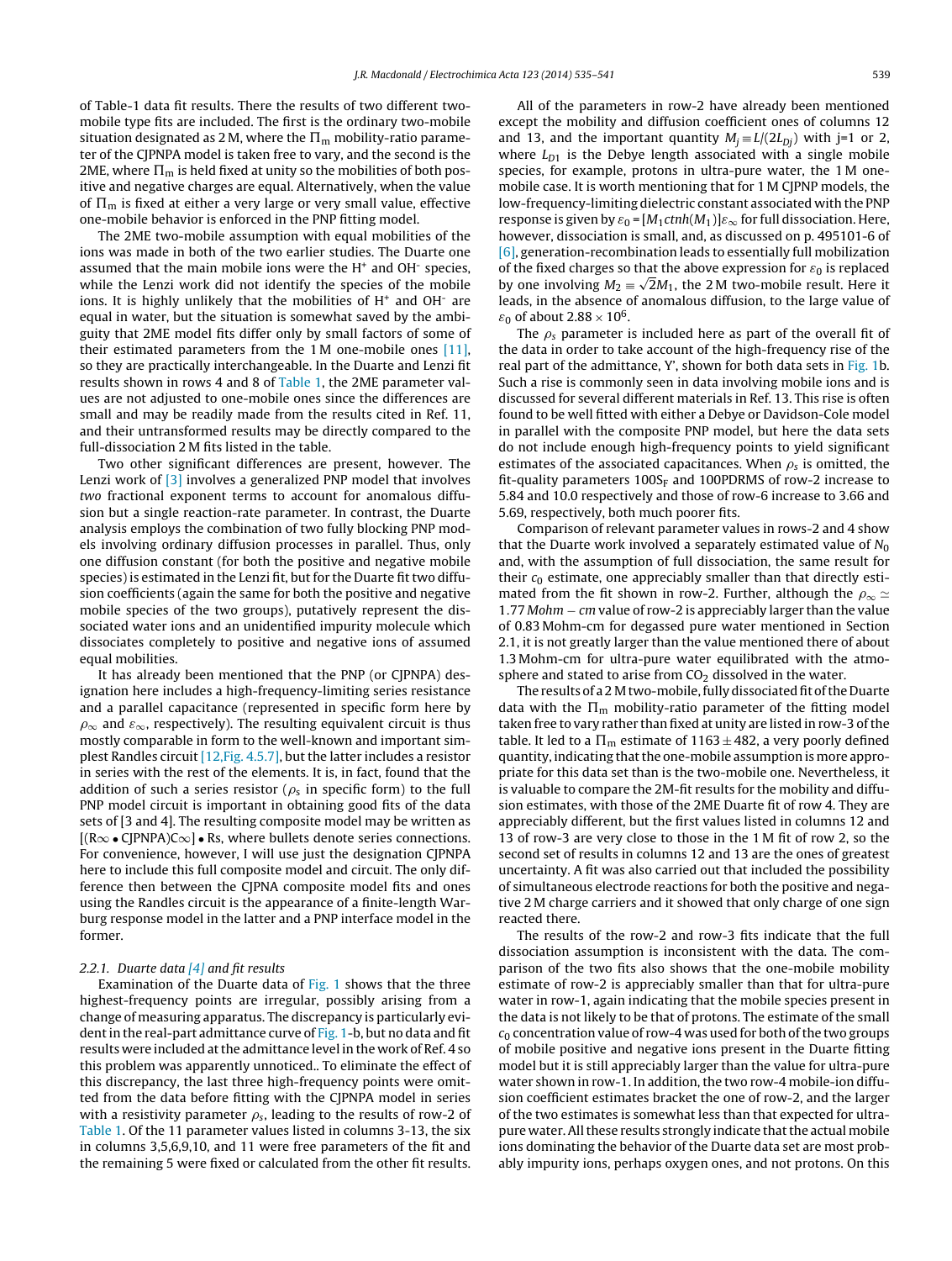assumption, the  $k_i$  parameter of row-2 of [Table](#page-3-0) 1 is designated  $k_2$ to specify the negative charge of the mobile reacting ions.

In normalized form, the value of the dimensionless Chang-Jaffé reaction-rate parameter corresponding to the  $k_2$  reaction rate one of row-2,  $\rho_2$  [\[5\],](#page-6-0) is 0.009296, and it leads to a low-frequencylimiting plateau resistivity value of  $(1+\rho_2^{-1})\rho_\infty$  in the absence of approach value is bere about of anomalous diffusion  $[13]$ . Its numerical value is here about 1.926x10<sup>8</sup>  $\Omega$ -cm. [\[14\]](#page-6-0) includes in its Eq. 7 an explicit expression for the impedance of the CJPNP model with full or arbitrary dissociation. In Ref. 4, which indeed considers ordinary rather than anomalous diffusion, two boundary condition quantities,  $s<sub>1</sub>$  and  $s<sub>2</sub>$ , are defined and evaluated from the data fit. According to the model used they may be related to conductivity quantities associated with partial blocking of the ions as they react at the electrodes. Unfortunately, it appears that the inverses of the resulting conductivities are very far from being close to the limiting Chang-Jaffé plateau value cited above. In summary, it appears that the Duarte fitting model is indeed reasonably successful in explaining the lowfrequency rise in the real part of the impedance, but it does not lead to either parameter estimates associated with ultra-pure water or to those following from the full CJPNPA-model fit of row 2.

#### 2.2.2. Lenzi data  $\left[3\right]$  and fit results

Unlike the fitting model of Duarte  $[4]$ , the generalized PNP model used in the Lenzi work  $[3]$ , which will be described here by the acronym GEPNPA, involves a fractional-diffusion integrodifferential equation of distributed order and thus directly includes the possibility of anomalous diffusion  $[3]$ . In Ref. 4 the Lenzi approach is characterized as "equivalent to a constant phase element masked by a kernel present in the boundary conditions."

In fact, in its present application to fitting "pure" water data the GEPNPA involves two CPE-like fractional-exponent functions, although it is not made clear exactly how they appear in the tanh functions present in the Lenzi expression for the impedance [\[3\].](#page-6-0) Only one CPE term appears, however, in the anomalous-diffusion CJPNPA model and none for the ordinary diffusion process inherent in the simpler CJPNP one. Thus the GEPNPA Lenzi model is intrinsically more general than even the CJPNPA one, and it led to a better fit of the water data than did the Duarte approach, but its theoretical response has not so far been compared and fitted by a CJPNPA model or by any other earlier PNP models.

Thus it has not yet been established that the GEPNPA model is appreciably different from or better than the CJPNPA for the data sets that it has been used to fit in the last several years. This lack is remedied somewhat, however, in the present work since the same water data fitted by the GEPNPA model in  $[3]$  has been fitted here by the CJPNPA one in series with the  $\rho_s$  resistivity parameter discussed in the section above. No such parameter is included in the GEPNPA model, however, although the water data fitted in [\[3\]](#page-6-0) shows, as in [Fig.](#page-1-0) 1b, a small high-frequency rise in the real part of its admittance response.

Rows 6 and 8 of [Table](#page-3-0) 1 compare such a composite CJPNPAmodel fit of the Lenzi data with that of the GEPNPA of [\[3\].](#page-6-0) The question mark in the  $\psi_p$  column of row 8 is present because two negative fractional exponents are listed from the GEPNPA fit but if one adds the negative exponent of the one of larger magnitude to unity one obtains 0.76, close to the value of 0.78 of the row-6 fit. Neither of the diffusion coefficient estimates of rows 6 and 8 is as large as the likely protonic value of row 5, again indicating that the principal mobile charge species of the "pure" water is not protonic but, as with the Duarte results, it is likely that of an impurity species. Finally, the question mark after the value in the  $k_i$  column for row-8 is there because although this value has the dimensions of a reaction rate, it is not clear that it should be directly compared with the CJ estimate of row-6, one that is several magnitudes smaller and probably more physically realistic. Again a CJPNPA 2 M

fit of the Lenzi data set with free reaction-rate parameters for the mobile charges of both signs was not successful, indicating that charges of one sign react and those of the other sign are completely blocked.

When the mobility ratio  $\Pi_m$  is not fixed at unity, as it would be for a fully dissociated CJPNPA fit of the Lenzi data set, but when it is allowed to be free with a starting value equal to the two-mobile result found for the Duarte data, the 2 M fit results of row-7 are different from those of the Duarte fit of row-3. Instead, the fit estimate of  $\Pi_m$  of about 33.6  $\pm$  7.9 is poorly defined but still appreciably better defined and much smaller than the corresponding Duarte one. Further, it is interesting that the values of the bottom column-12 and -13 mobility and diffusion coefficients of row-7 are rather close to those obtained from the 2ME Lenzi fit of row 8, while the two top values agree less well with the comparable results of row 6. Nevertheless, the  $c_0$  estimate of row-8, obtained directly from the GEPNPA model fit, is appreciably less than the comparable values of rows 6 and 7. Although the 2 M fit results of row-7 are closer to two-mobile response with equal mobilities than that of row 3, the present results indicate that a 1 M fit is both better and more appropriate for the Lenzi as well as for the Duarte water data sets.

#### **3. Conclusions**

Although the Duarte, Lenzi, and CJPNPA models all take account of the low-frequency rise in the real part of the impedance apparent for the two data sets shown in [Fig.](#page-1-0) 1, only the CJPNPA one also models the high frequency rise in the real part of the admittance shown in this figure, and it leads to appreciably better fits of the two water data sets than do the other two approaches. Further, they generally involve more free or independently estimated parameters than does the CJPNPA, and no results are included for their goodness-offit and free-parameter uncertainty estimates. Thus Occam's razor suggests that the CJPNPA model is more physically appropriate and preferable to the other approaches.

The present work derives likely immittance responses for ultrapure water and compares them with good CJPNPA fits of the "pure" water data sets of Refs. 3 and 4 and with those obtained by the authors of these papers, where different fitting models were employed. The "pure" water data sets investigated by impedance spectroscopy in these works and here are evidently ones that have equilibrated with the atmosphere and no longer exhibit ultrapure water behavior. The present results quantify the difference between these two such data sets and also show how they differ from the expected response of ultra-pure water. The quantitative differences found make it clear that the mobile ion behavior of these water samples is dominated by that of impurity ions and not by protonic conduction. Comparison of CJPNPA-model fits of the data sets of Refs. 3 and 4 with only ions of a single sign taken mobile and with ones in which both positive and negative ions are allowed to be mobile shows that the one-mobile situation is most likely and that the mobile ions are not protons but possibly oxygen ones.

Finally, in a contemporary review paper [\[15\]](#page-6-0) of the present author about the use of PNP models for IS data analysis, the work of Refs. 3 and 4 has been mentioned and briefly discussed and the need for further model fitting and analysis of these results pointed out. That need is addressed here. In the review, a comprehensive discussion is provided of past and present usage of PNP models, such as the CJPNPA model employed in the present work. There, responses are demonstrated for all four immittance levels and the wide applicability of this model is illustrated by citing its prior use to fit unsupported IS data sets for a variety of different materials and by showing how it can well fit data previously analyzed by other